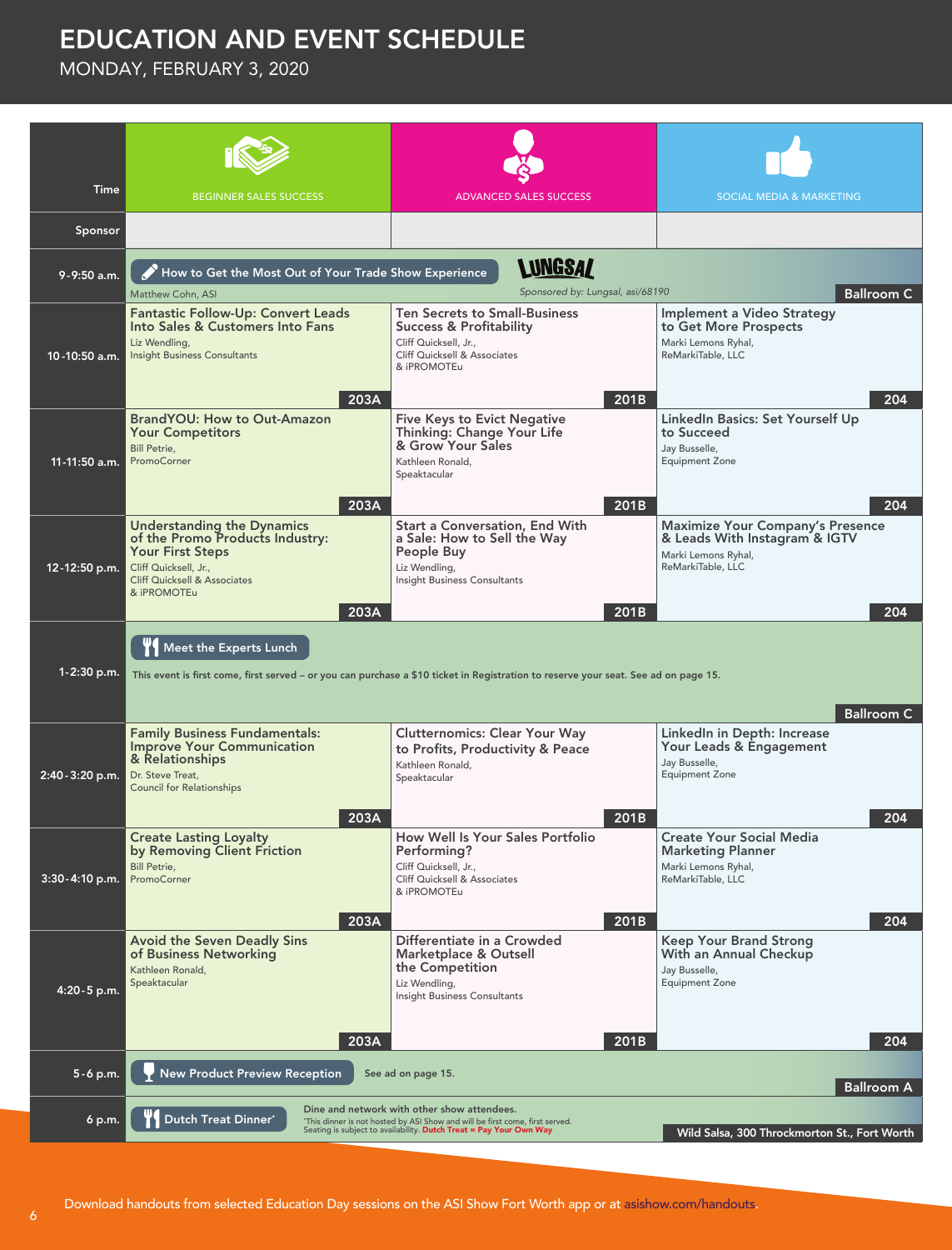Get full course descriptions and create your personal schedule in the ASI Show Fort Worth mobile app.



| <b>GIFT IT: BRANDS, REWARDS</b>                                                                                                                           | <b>GRAPHIC DESIGN &amp;</b>                                                                                                                                                                                           | <b>MULTI-DECORATION</b>                                                                                                                                                                 | <b>BUSINESS-BUILDING</b>                                                                                                                     |
|-----------------------------------------------------------------------------------------------------------------------------------------------------------|-----------------------------------------------------------------------------------------------------------------------------------------------------------------------------------------------------------------------|-----------------------------------------------------------------------------------------------------------------------------------------------------------------------------------------|----------------------------------------------------------------------------------------------------------------------------------------------|
| & RECOGNITION                                                                                                                                             | PRODUCT DECORATION                                                                                                                                                                                                    | <b>DESIGN &amp; PRODUCTION</b>                                                                                                                                                          | <b>FUNDAMENTALS</b>                                                                                                                          |
|                                                                                                                                                           | 固<br><b>STAHLS:</b><br><b>ET RANSER D</b>                                                                                                                                                                             | Digital Art Solutions <sup>®</sup>                                                                                                                                                      |                                                                                                                                              |
|                                                                                                                                                           |                                                                                                                                                                                                                       |                                                                                                                                                                                         |                                                                                                                                              |
| <b>Getting Started With Gifts:</b><br>Grow Your Business Through<br>Rewards & Incentives<br>Cindy Mielke,<br><b>Tango Card</b><br>202A                    | 10-11:20 a.m.<br>Win More Sales: Elevate Your<br><b>Clients' Branded Apparel With</b><br><b>Heat Printing</b><br>Rachel Sennett<br>& Alison Zuccaro,<br>Stahls'                                                       | <b>Multi-Decoration Apparel:</b><br>Maximize Profit With a Vinyl<br><b>Cutter &amp; Heat Press</b><br><b>Craig Mertens</b><br>& Justin Pearson,<br><b>Digital Art Solutions</b><br>202C | <b>What Your Competition</b><br>Doesn't Want You to Know<br><b>About Sales &amp; Marketing</b><br>(Beginner)<br>Don Burbach,<br>ASI<br>202B  |
| The Power of Partnership:<br><b>How Incentive &amp; Gift Suppliers</b><br><b>Can Help Your ROI</b><br>Cindy Mielke,<br>Tango Card & Panel<br>202A         | 202D<br>11:30 a.m.-12:50 p.m.<br><b>Make Your Webstores More</b><br><b>Profitable With Heat Printing</b><br>Rachel Sennett<br>& Alison Zuccaro.                                                                       | <b>Rhinestone Multi-Decoration:</b><br><b>Producing &amp; Selling</b><br>Unforgettable Apparel<br><b>Craig Mertens</b><br>& Justin Pearson,<br><b>Digital Art Solutions</b><br>202C     | Secrets to Successful SEO,<br>Social Media & Email Marketing<br>(Advanced)<br>Abby Koss,<br>ASI<br>202B                                      |
| Learn From the Best:<br><b>Discover How Distributors</b><br><b>Are Profiting From Gifts</b><br>& Incentives<br>Cindy Mielke,<br><b>Tango Card</b><br>202A | Stahls'<br>202D                                                                                                                                                                                                       | Be Your Own Designer:<br><b>Producing Customized</b><br><b>Apparel Graphics</b><br><b>Craig Mertens</b><br>& Justin Pearson,<br><b>Digital Art Solutions</b><br>202C                    | Go Beyond the Search<br>& Get More Out of ESP <sup>®</sup><br>(Beginner/Intermediate)<br>202B                                                |
| Meet the Experts Lunch                                                                                                                                    | This event is first come, first served – or you can purchase a \$10 ticket in Registration to reserve your seat. See ad on page 15.                                                                                   |                                                                                                                                                                                         | Four Easy Ways to Improve<br>Your ESP Website™<br>(Intermediate/Advanced)<br>Joan Miracle,<br>ASI                                            |
|                                                                                                                                                           |                                                                                                                                                                                                                       | <b>Ballroom C</b>                                                                                                                                                                       | 202B                                                                                                                                         |
|                                                                                                                                                           | 2:40-4:10 p.m.<br><b>Adobe Illustrator: Creating</b><br><b>Vector Artwork for Imprinting</b><br>Steve Oswald,<br>ASI<br>(We recommend bringing your own mouse and laptop,                                             | Improve Your Apparel Graphics to<br><b>Improve Your Bottom Line</b><br><b>Craig Mertens</b><br>& Justin Pearson,<br><b>Digital Art Solutions</b>                                        | <b>Connect With Your</b><br><b>Customers Using Video</b><br>(All Levels)<br>Don Burbach,<br>ASI                                              |
|                                                                                                                                                           | loaded with Adobe Illustrator software, to this session.)                                                                                                                                                             | 202C                                                                                                                                                                                    | 202B                                                                                                                                         |
|                                                                                                                                                           |                                                                                                                                                                                                                       | The Ultimate Sales & Marketing<br>Tips for Decorated Goods<br><b>Craig Mertens</b><br>& Justin Pearson,<br><b>Digital Art Solutions</b>                                                 | Top Markets & Products<br>You Should Be Selling Now<br>(All Levels)<br>Michelle Castells,<br>ASI                                             |
|                                                                                                                                                           | 202D                                                                                                                                                                                                                  | 202C                                                                                                                                                                                    | 202B                                                                                                                                         |
|                                                                                                                                                           | Adobe Illustrator and<br>Photoshop: Bitmap Images<br>& Vector Tracing Plans<br>Steve Oswald,<br>ASI<br>(We recommend bringing your own mouse and laptop,<br>loaded with Adobe Illustrator software, to this session.) | <b>Embroidery Files Made Easy:</b><br><b>Converting Without Digitizing</b><br><b>Craig Mertens</b><br>& Justin Pearson,<br><b>Digital Art Solutions</b>                                 | <b>Promote Your Business on</b><br>Facebook & Instagram:<br><b>Finding &amp; Attracting New Clients</b><br>(All Levels)<br>Abby Koss,<br>ASI |
|                                                                                                                                                           | 202D                                                                                                                                                                                                                  | 202C                                                                                                                                                                                    | 202B                                                                                                                                         |
|                                                                                                                                                           |                                                                                                                                                                                                                       |                                                                                                                                                                                         |                                                                                                                                              |
|                                                                                                                                                           |                                                                                                                                                                                                                       |                                                                                                                                                                                         |                                                                                                                                              |
|                                                                                                                                                           |                                                                                                                                                                                                                       |                                                                                                                                                                                         |                                                                                                                                              |

Download the FREE ASI Show App. Search ASI Show in the App Store or Google Play. Follow us: @TheASIShow | #ASIFortWorth | asishow.com